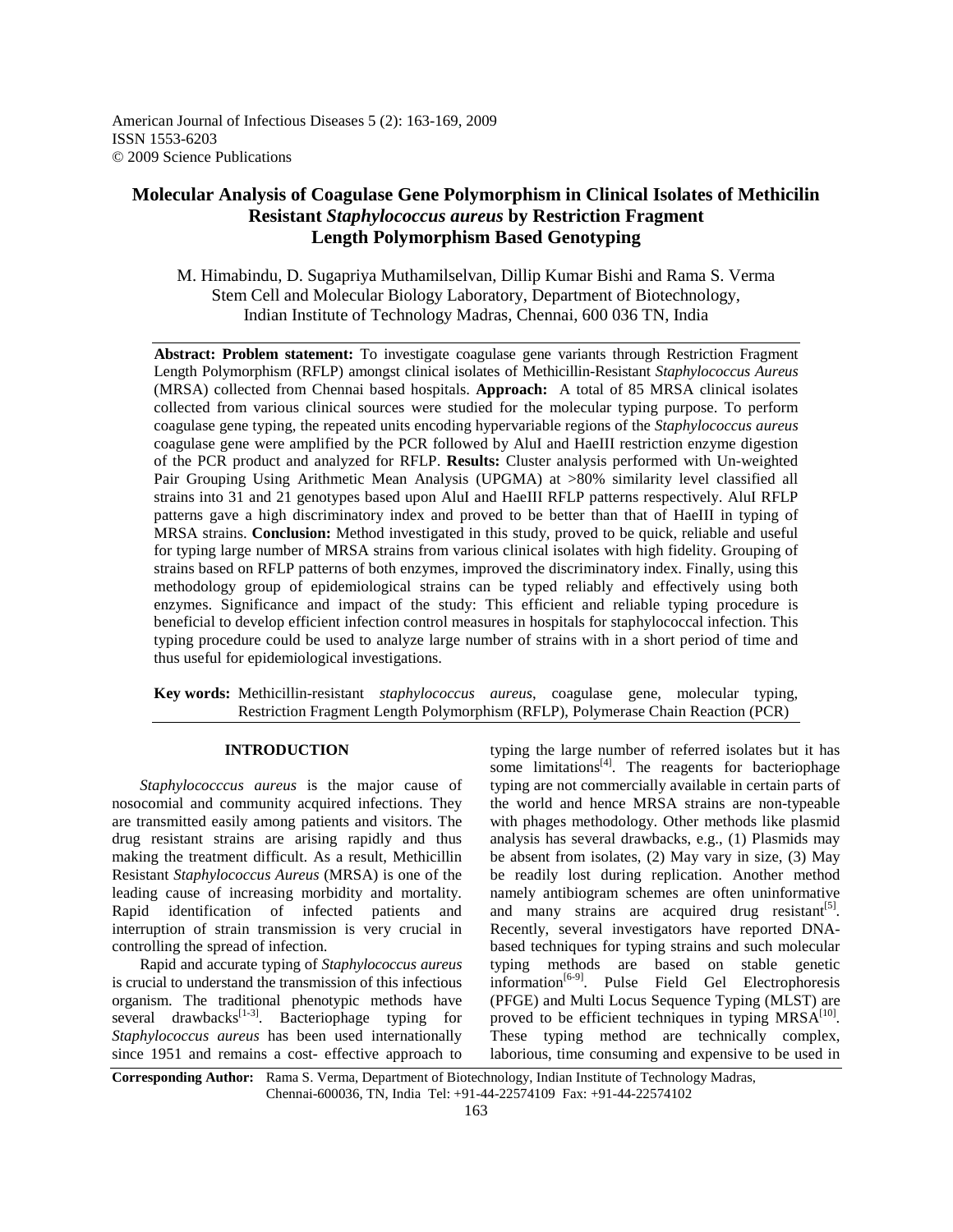a clinical setting. It is well known that enzyme coagulase is produced by almost all strains of *S. aureus*. Its production criterion is now being used in the clinical microbiology laboratory for the identification of *S. aureus* in human infections. It is now proved that coagulase is an important virulence factor during infection process. The coagulase gene amplification has been considered a simple and accurate method for typing *S. aureus* isolated from distinct sources<sup>[11-16]</sup>. Its discriminatory power relies on the heterogeneity of the region containing the 81 bp tandem repeats at the 3' coding region of the coagulase gene which differs both in the number of tandem repeats and the location of AluI and HaeΙΙΙ restriction sites among different isolates<sup>[17]</sup>.

 In the present study, we have developed a typing methodology using coagulase gene polymorphisms of *S. aureus* strains obtained from various hospitals across Chennai, South India. We have also evaluated the efficiency of these typing methods in discriminating unrelated *S. aureus* strains using two restriction enzymes AluI and HaeIII for their typing ability.

#### **MATERIALS AND METHODS**

**Bacterial strains and culture:** In this study 85 *Staphylococcus aureus* strains were used and all clinical isolates were from different clinical specimens such as pus, blood, sputum, endotracheal secretions, urine and others. Primary culture was performed on Blood agar plates. Then they were sub-cultured on Lipovitellin Salt Mannitol Agar (LSMA), a specific medium for *S. aureus*. Coagulase positive strains were identified by tube coagulase test as described earlier (coagulase test-Issue no: 3 Issue date: 07.10.05, Issued by: Standards Unit, Evaluations and Standards Laboratory).

**Disk diffusion test:** Disk diffusion test was done to distinguish MRSA and MSSA. MHA (Muller Hinton Agar) plates were inoculated with 0.5 Mc Farland standard culture, a 30 µg cefoxitin antibiotic disk was placed and incubated for 18 h at  $37^{\circ}C^{[18]}$ . Zone diameters were measured and interpreted as MSSA (Methicillin Sensitive *Staphylococcus aureus*) or MRSA (Methicillin Resistant *Staphylococcus aureus*) according an interpretive standards guideline established by CLSI in 2007. Zone diameter  $\leq$ 21 mm is taken as MRSA and  $\geq 22$  mm is taken as MSSA for coagulase positive strains. For coagulase negative *Staphylococci*, Zone diameter ≤24 mm is taken as MRSA and  $\geq$ 25 mm is taken as MSSA<sup>[19,20]</sup>.

**Extraction of Genomic DNA:** Genomic DNA was extracted using standard protocol<sup>[21]</sup>. Briefly, 5 mL of LB broth was inoculated with the bacterial strain and

was grown overnight at 37°C. Two mL of the culture was pelleted through brief centrifugation of 15 min and resuspended in 567µL of TE buffer. 30 µL of 10% SDS and 3  $\mu$ L of 20 mg mL<sup>-1</sup> proteinase K were added to cell suspension and incubated for 1 h at 37°C. After incubation, 100 µL of 5M NaCl and 80 µL of CTAB-NaCl were added and incubated further for 10 min at 65°C. After an addition of 0.8 mL of chloroform: Isoamyl alcohols (24:1), mixture was vortexed for 1 min. The clear supernatant was mixed with an equal volume of phenol: chloroform: Isoamyl alcohol (25:24:1) and shaken for one min. The aqueous and organic layers were separated after centrifugation for 5 min. Clear Upper layer was decanted and 0.6 vol of isopropanol was added. Resulting precipitated pellet was washed two times with 70% ethanol, air dried and finally dissolved in 100 µL of TE buffer. DNA was quantified with UV-Visible Spectrophotometer and preserved for further use.

**Polymerase Chain Reaction (PCR):** PCR amplification was performed using DNA and primers of 3'-end region of the coagulase gene and internal primers for the 3' end hyper variable region containing 81 bp tandems repeats. The sequence of forward primer used for amplification was 5'CGAGACCAAGATTCAACAAG and the reverse primer was 5'AAAGAAAACCACTCACATCA. PCR conditions used were as follows: 94°C for 5 min, followed by 30 cycles of 95°C for 30 sec, 55°C for 45 sec and 72°C for 2 min, followed by a final extension of 72°C for 7 min. Depending on the number of 81 bp repeats a strain Analysis of Restriction Fragment Length Polymorphism of PCR products performed with AluI and HaeIII. For digestion with AluI, 7 µL of PCR product was incubated with 5U of AluI in a 20 µL reaction mixture at 370°C for 16 h in a water bath. For digestion with HaeIII, 10 µL of PCR product was incubated with 6 U of the enzyme at 37°C for 1 h 45 min in a water bath $^{[22]}$ . The PCR products and restriction digest fragments were detected by electrophoresis through 1.6% agarose gel.

**Determination of numerical index of discrimination:** The probability that two unrelated isolates sampled from the test population will be placed into different typing groups or clusters was assessed according to the Hunter-Gaston formula $^{[23]}$ . This probability, also called discriminatory index is calculated using following equation:

$$
D = 1 - \frac{1}{N(N-1)} \sum_{j=1}^{S} n_j (n_j - 1)
$$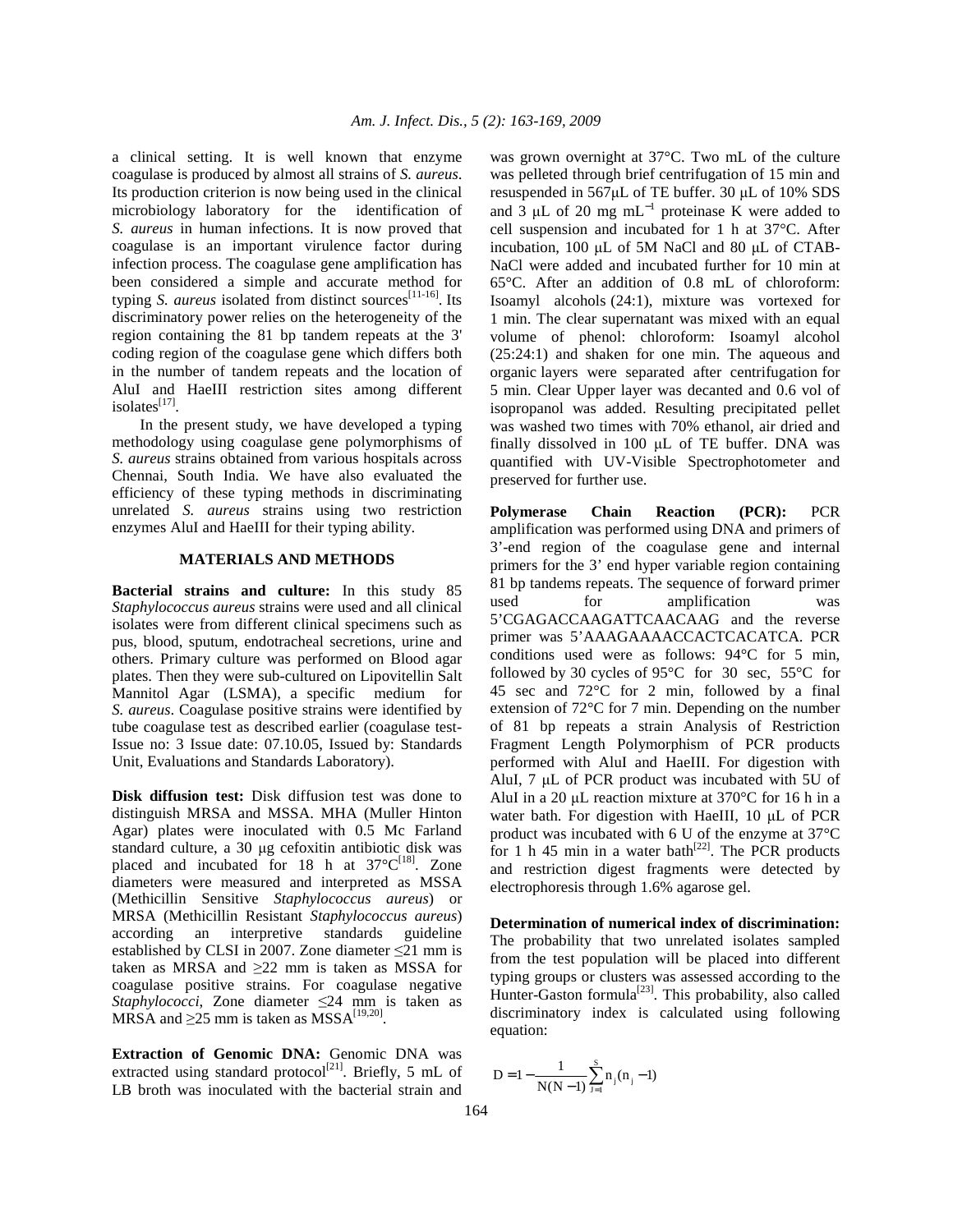Where:

- $D =$  Numerical index of discrimination
- $N =$ The total number of isolates in the sample population
- $s =$ The total number of types obtained
- $n_j$  = The number of isolates belonging to the jth type contains

The PCR product size can range from 500-1000 bps.

#### **RESULTS**

**Amplification of coagulase gene:** The sizes of PCR products obtained after amplification ranged from 650- 1000 bps (Fig. 1). These PCR products were classified into 3 band classes based on the size (Table 1). After electrophoresis pattern analysis it was found that majority of isolates belong to the band class 2: (812 bp)

 During analysis it is noted that two of the strains, classified as coagulase negative by tube coagulase test were found to be positive with PCR amplification of the gene which clearly emphasizes the use of molecular methods in detecting *Staphylococcus aureus*. Since, the Numerical index of discrimination (D-value) based on PCR product sizes were: 0.55, which is very less, typing based on PCR Product size alone cannot be used. These PCR products were further subjected to RFLP analysis with AluI and HaeIII digestion.

**AluI restriction enzyme digestion:** Restriction digestion of the PCR product with AluI gave one to five bands in each isolate (Fig. 1). Four PCR products did not show any Restriction cut with AluI. This probably indicates the absence of AluI restriction sites amongst these isolates. The bands observed by AluI digestion were in multiples of 81bp. All the bands produced by restriction digestion by AluI were divided into 9 band classes (Table 2 and Fig. 2) based on the size of the length of PCR product. Number and size of the bands were analyzed by using UPGMA (Fig. 2). Clinical isolates produced 31 distinct RFLP banding patterns with AluI and designated as A1-A31 (Table 3). The pattern  $A10 = 324-405$ ' was found to be dominating since more number of isolates possess this pattern as compared to different patterns obtained from various isolates. Numerical index of discrimination (D value) was 0.96 which is described a very good index for discrimination. Discrimination index >0.90 renders RLFP analysis as an effective molecular typing tool.

Table 1: Band classes of PCR coagulase gene products

| Band class No. | Size of PCR product in base pairs |
|----------------|-----------------------------------|
|                | 723                               |
|                | 812                               |
|                | 913                               |

Cluster analysis was also performed with the Gelcompare software using the Pearson correlation coefficient to determine distance matrices and Unweighted Pair Group Method with Arithmetic mean (UPGMA) to create dendrograms. At >80% distance similarity, AluI dendrogram (Fig. 2) was divided into 15 clusters with a cluster significance of 74. Clusters C7 and C15 are the ones having largest number of strains.





Fig. 1: Representative agarose gel electrophoresis image of coagulase gene PCR products and their corresponding AluI and HaeIII restriction enzyme digestion products, where. M: 100 bp DNA ladder; A: AluI restriction digested product; H: HaeIII restriction enzyme digestion products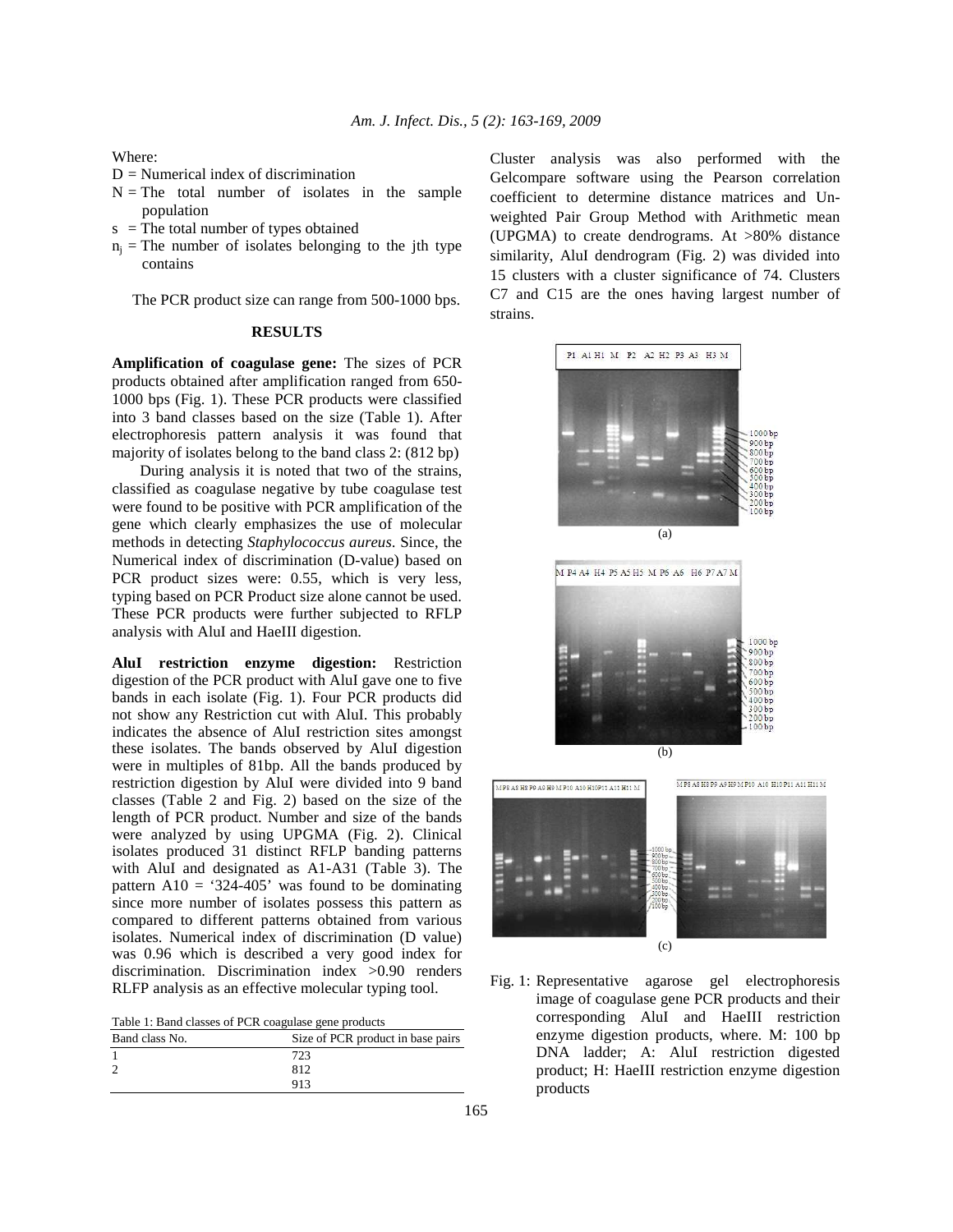| Table 2: The band class by AluI restriction enzyme digestion |                                     |  |  |
|--------------------------------------------------------------|-------------------------------------|--|--|
| Band class of AluI                                           | Size of the fragments in base pairs |  |  |
|                                                              | 81                                  |  |  |
|                                                              | 162                                 |  |  |
| $\mathcal{R}$                                                | 243                                 |  |  |
|                                                              | 324                                 |  |  |
|                                                              | 405                                 |  |  |
| 6                                                            | 486                                 |  |  |
|                                                              | 648                                 |  |  |
|                                                              | 729                                 |  |  |
|                                                              | 979                                 |  |  |



Fig. 2: Dendrogram showing the clustering of strains based on the AluI banding patterns into 15 clusters c1-c15. Also, shown here are the Strain Number, Source and year of isolation

**HaeIII restriction enzyme digestion:** Restriction digestions were performed on the amplified PCR products with HaeIII and it gave one to three bands (Fig. 1). Unlike in AluI where some of the strains were not digested, all the PCR products were digested with HaeIII and gave RFLP patterns. This indicates that all the clinical isolates genomic DNA contained HaeIII restriction sites. The bands obtained by HaeIII digestion were also observed to be multiples of 81. Bands produced by restriction digestion by HaeIII were divided into 8 band classes (Table 4). Clinical isolates produced 21 distinct RFLP banding patterns with HaeIII and were designated as B1-B21 (Table 5). Although many patterns were found, majority of the strains (53%) belong to only 2 patterns (B1 containing 25% of total isolates and B2 contains 28% of total isolates).

| products       |                               |                 |
|----------------|-------------------------------|-----------------|
| Pattern code   | Band pattern-AluI (approx bp) | Isolates $(\%)$ |
| A <sub>1</sub> | 648                           | 3.5             |
| A2             | 162-648                       | 1.7             |
| A3             | 720                           | 3.5             |
| A4             | 972                           | 3.5             |
| A5             | 243-324-405-486-729           | 3.5             |
| A6             | 324-405-486                   | 3.5             |
| A7             | 324-486                       | 6.9             |
| A8             | 405-486                       | 1.7             |
| A9             | 243-405                       | 6.9             |
| A10            | 324-405                       | 15.5            |
| A11            | 243-486                       | 5.2             |
| A12            | 486-648                       | 3.5             |
| A13            | 243-486-729                   | 1.7             |
| A14            | 324-405-729                   | 1.7             |
| A15            | 405                           | 1.7             |
| A16            | 486                           | 1.7             |
| A17            | 81-243-405                    | 1.7             |
| A18            | 81-405-486                    | 1.7             |
| A19            | 81-324-405                    | 1.7             |
| A20            | 81-405                        | 1.7             |
| A21            | 243-324-405-486               | 1.7             |
| A22            | 81-162-324-486-648            | 1.7             |
| A23            | 162-243-405                   | 1.7             |
| A24            | 162-243-405-648               | 3.5             |
| A25            | 243-324-486-729               | 1.7             |
| A26            | 162-324-486-648               | 1.7             |
| A27            | 162-324-486-729               | 1.7             |
| A28            | 162-486-648                   | 1.7             |
| A29            | 162-405                       | 3.5             |
| A30            | 162-486-729                   | 1.7             |
| A31            | 162-486                       | 6.9             |
|                |                               |                 |

Table 3: Band patterns by AluI restriction enzyme digestion of PCR

| Table 4: The bands classes by HaeIII restriction enzyme digestion |  |  |
|-------------------------------------------------------------------|--|--|
|-------------------------------------------------------------------|--|--|

| Band class of HaeIII        | Size of the fragments in base pairs |
|-----------------------------|-------------------------------------|
|                             | 81                                  |
| $\mathcal{D}_{\mathcal{L}}$ | 162                                 |
| 3                           | 243                                 |
|                             | 324                                 |
| 5                           | 405                                 |
| 6                           | 486                                 |
|                             | 567                                 |
|                             | 729                                 |

 At 100% distance similarly, HaeIII dendrogram (Fig. 3) was divided into 15 clusters. Clusters H1 and H2 are having majority of the strains. For HaeIII typing, the Numerical index of discrimination (D value) was: 0.85 which was low as compared to AluI typing which had a D value of 0.96. Some of the strains from another hospital were analyzed and HaeIII digestion pattern categorized them into patterns B1 and B2 class type in which most of the strains were placed. Where as AluI typing gave unique patterns for them (A2, A16, A28) and was able to discriminate those strains from others. So AluI typing which has high discriminatory index is better than HaeIII typing when considered individually.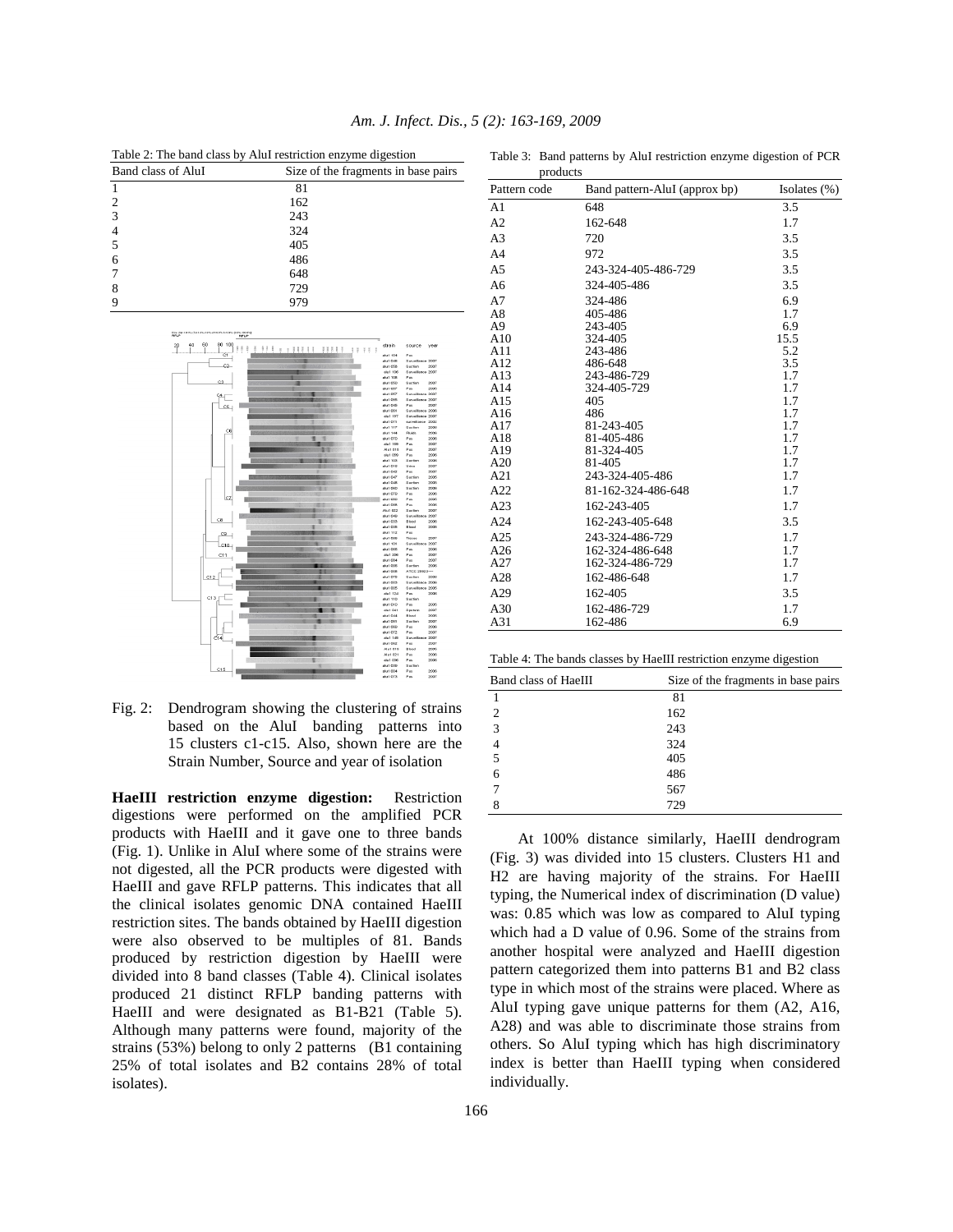Table 5: Band patterns by HaeIII restriction enzyme digestion of the PCR products

| Pattern code   | Band pattern-HaeIII (approx bp) | Percent of isolates |
|----------------|---------------------------------|---------------------|
| B1             | 324-486                         | 25.0                |
| B <sub>2</sub> | 324-405                         | 28.0                |
| B <sub>3</sub> | 243-324                         | 8.0                 |
| <b>B4</b>      | 81-324-405                      | 1.7                 |
| B <sub>5</sub> | 405                             | 5.0                 |
| <b>B6</b>      | 324                             | 5.0                 |
| B7             | 324-405-729                     | 1.7                 |
| B <sub>8</sub> | 324-720                         | 1.7                 |
| <b>B</b> 9     | 486-567                         | 1.7                 |
| <b>B</b> 10    | 405-486                         | 1.7                 |
| <b>B11</b>     | 383-405-567                     | 1.7                 |
| <b>B12</b>     | 243-405                         | 1.7                 |
| <b>B13</b>     | 162-405                         | 1.7                 |
| <b>B14</b>     | 162-243-324                     | 1.7                 |
| <b>B15</b>     | 81-486                          | 1.7                 |
| <b>B16</b>     | 162-567                         | 1.7                 |
| <b>B17</b>     | 162-486                         | 1.7                 |
| <b>B18</b>     | 81-162-567                      | 1.7                 |
| <b>B19</b>     | 486                             | 3.3                 |
| <b>B20</b>     | 162-324                         | 1.7                 |
| <b>B21</b>     | 81-243-324                      | 1.7                 |



Fig. 3: Dendrogram showing the clustering of strains based on the HaeIII banding patterns into 15 clusters H1 to H15. Also, shown here are the strain number, source and year of isolation

**AluI and HaeIII combined analysis:** The combined grouping of all the RFLP increased the discriminatory index of the typing procedure. The discriminatory index of AluI and HaeIII combined classification was: 0.98 which is higher than the highest of individual typing. So it is desirable that both AluI and HaeIII should be used for better and reliable discrimination.

# **DISCUSSION**

 Molecular strain typing of microorganisms is now recognized as an essential component of infection control program. These molecular techniques are effective in tracking the spread of nosocomial infections and planning the activities of the infection control program. Molecular typing can shorten or prevent an epidemic and reduce the number and cost of nosocomial infections $[24]$ . If strains from two patients possess the same fingerprint, they are probably infected from the same source or transmitted from one patient to the other. This typing can also clarify whether the strains from the environment, instruments, staff, or food are responsible for causing infection. In this way this helps to trace the source of infection or an outbreak, tracking the spread of infections and helps to take specific infection control measures.

 In this study, we have utilized the discriminatory power of coagulase gene typing relies on the heterogeneity of the region containing the 81 bp tandem repeats at the 3' end coding region of the coagulase gene which differs both in the number of tandem repeats and the location of AluI and HaeΙΙΙ restriction sites among different isolates. The purpose of this work was to study the coagulase gene polymorphisms in clinical specimens *S*. *aureus* from local hospitals. We evaluated the efficiency of this typing method in discriminating unrelated *S*. *aureus* strains and compared two restriction enzymes AluI and HaeIII in their typing ability

 The coagulase gene amplification has been considered a simple and accurate method for typing *Staphyloccus aureus*[14-16,25]. This method is found to be technically simple with a good reproducibility and discriminatory power. As comparisons between large numbers of bacterial strains can be made within a short time, present method is suitable for general clinical setting in the hospital and for epidemiological investigations of *Staphylococcus aureus.*

 In some isolates, the PCR product size, RFLP patterns of surveillance strains exactly matched with that of RFLP patterns of patient's isolates. RFLP typing methodology helps to trace the source of infection and routes of transmission and thus helps to control infections and outbreaks. Also we found that no discriminative bands or banding patterns were obtained that can distinguish between MRSA and MSSA. So this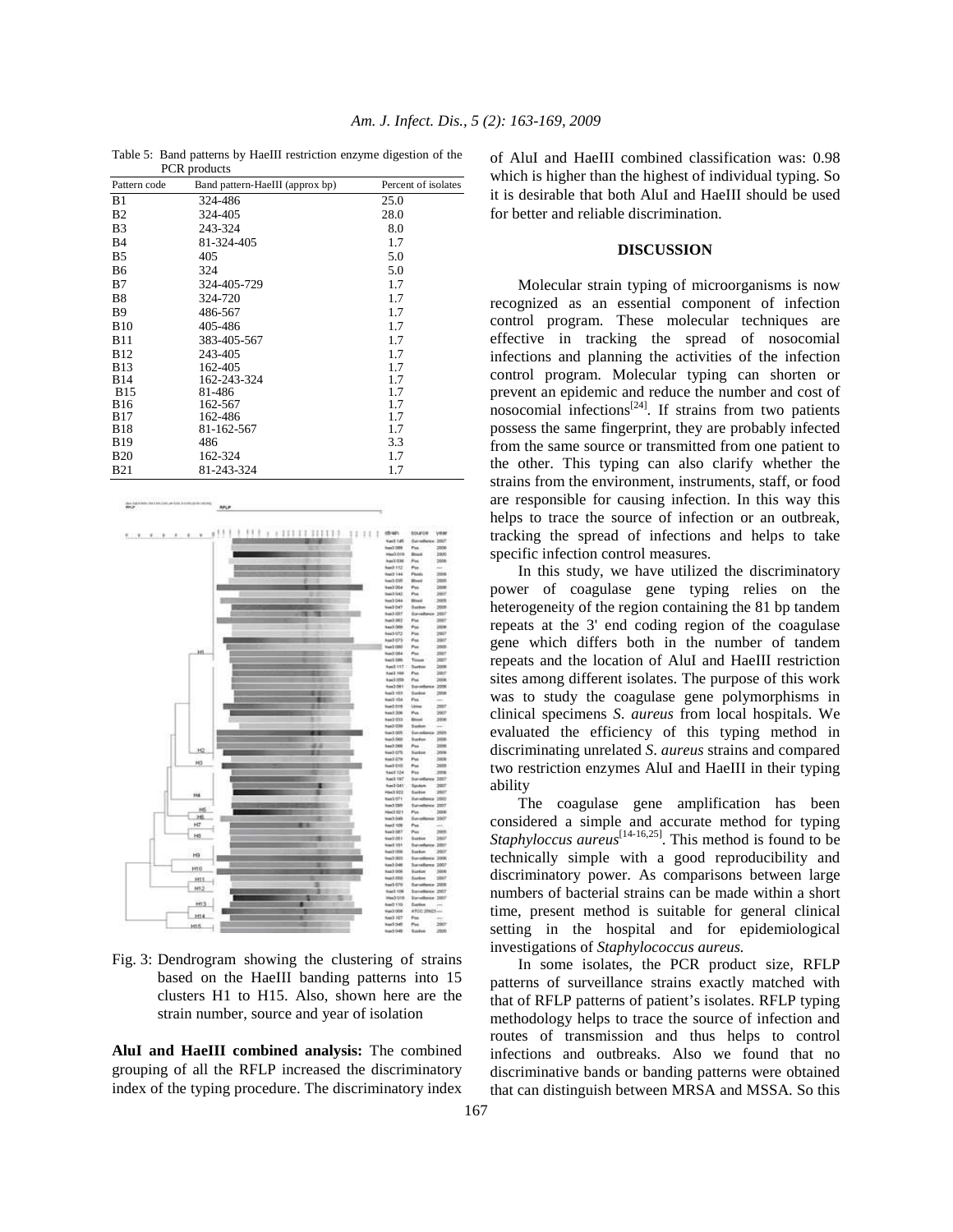typing method cannot be used to distinguish MRSA and MSSA. Calculation of the discriminatory power of the AluI typing method yielded high DI (Discriminatory index) value: 0.96. An index greater than 0.90 can be interpreted with confidence is desirable. For HaeIII typing, DI was only 0.85 and HaeIII typing could not discriminate one hospital strains from another where as AluI typing was able to discriminate strains from different hospitals.by placing them in different band classes. AluI typing proved to be better than HaeIII typing when considered individually. No restriction sites for enzymes which would allow a greater discriminatory power than AluI were detected. This study confirmed that finding as the discriminatory index of AluI is much greater than HaeIII and it was able to discriminate unrelated strains well. The combined grouping increased the discriminatory index of the typing. The discriminatory index of AluI and HaeIII typing combined classification is: 0.98 which is higher than the highest of individual typing. So it is desirable that both AluI and HaeIII restriction enzymes are used for a better and reliable discrimination.

# **CONCLUSION**

With a high discriminatory index value, this method proved to be useful, technically simple, reproducible, rapid and efficient for typing *Staphylococcus aureus* strains isolated from clinical specimens. AluI is better than HaeIII in typing *Staphylococcus aureus* when considered individually but HaeIII can be used in combination with AluI for a more reliable and efficient discrimination. The information generated in this study could be useful to develop an efficient infection control measure. This typing method can also be included in a routine infection control program in hospitals and for epidemiological investigations.

# **REFERENCES**

- 1. Tenover, F.C., R. Arbeit, G. Archer, J. Biddle and S. Byrne *et al*., 1994. Comparison of traditional and molecular methods of typing isolates of *Staphylococcus aureus*. J. Clin. Microbiol.. 32: 407-415. http://jcm.asm.org/cgi/content/abstract/32/2/407
- 2. Skov, R., R. Smyth, A.R. Larsen, A. Bolmstrom and A. Karlsson *et al*., 2006. Phenotypic detection of methicillin resistance in *staphylococcus aureus*  by disk diffusion testing and etest on muellerhinton agar. J. Clin. Microbiol., 44: 4395-4399. DOI: 10.1128/JCM.01411-06
- 3. Brown, D.F., D.I. Edwards, P.M. Hawkey, D. Morrison and G.L. Ridgway *et al*., 2005. Guidelines for the laboratory diagnosis and susceptibility testing of Methicillin-Resistant *Staphylococcus Aureus* (MRSA). J. Antimicrob. Chemother., 56: 1000-1018. DOI: 10.1093/jac/dki372
- 4. Boşgelmez-Tınaz, G., S. Ulusoy, B. Arıdoğan and F. Coşkun-Ar. 2006. Evaluation of different methods to detect oxacillin resistance in *Staphylococcus aureus* and their clinical laboratory utility. Eur. J. Clin. Microbiol. Infect. Dis., 25: 410-412. DOI: 10.1007/s10096-006- 0153-8
- 5. Aarestrup, F.M., N.L. Scott and L.M. Sordillo, 1994. Ability of *Staphylococcus aureus* coagulase genotypes to resist neutrophil bactericidal activity and phagocytosis. Infect. Immun., 62: 5679-5682. http://iai.asm.org/cgi/content/abstract/62/12/5679
- 6. Lange, C., M. Cardoso, D. Senczek and S. Schwarz, 1999. Molecular subtyping of *Staphylococcus aureus* isolates from cases of bovine mastitis in Brazil. Vet. Microbiol., 67: 127-141. DOI: 10.1016/S0378-1135(99)00031-0
- 7. Hookey, J., J.F. Richardson and B.D. Cookson, 1998. Molecular typing of *Staphylococcus aureus* based on PCR restriction length polymorphism and DNA sequence analysis of the coagulase gene. J. Clin. Microbiol., 36: 1083-1089. http://jcm.asm.org/cgi/content/abstract/36/4/1083
- 8. Pfaller, M.A., 2001. Molecular approaches to diagnosing and managing infectious diseases: Practicality and costs. Emerg. Infect. Dis., 7: 312-318. http://www.cdc.gov/ncidod/eid/vol7no2/pfaller.htm
- 9. Su, C., I. Kanevsky, B.M. Jayarao and L.M. Sordillo, 2000. Phylogenetic relationships of *Staphylococcus aureus* from bovine mastitis based on coagulase gene polymorphism. Vet. Microbiol., 71: 53-58 DOI:10.1016/S0378-1135(99)00139-X
- 10. Montesinos, I., E. Salido, T. Delgado, M. Cuervo and A. Sierra, 2002. Epidemiologic genotyping of methicillin-resistant *Staphylococcus aureus* by pulsed-field gel electrophoresis at a university hospital and comparison with antibiotyping and protein A and coagulase gene polymorphisms. J. Clin. Microbiol., 40: 2119-2125. DOI: 10.1128/JCM.40.6.2119-2125.2002
- 11. Goh, S.H., S.K. Byrne, J.L. Zhang and A.W. Chow, 1992. Molecular typing of *Staphylococcus aureus* on the basis of coagulase gene polymorphisms. J. Clin. Microbiol., 30: 1642-1645. http://jcm.asm.org/cgi/content/abstract/30/7/1642